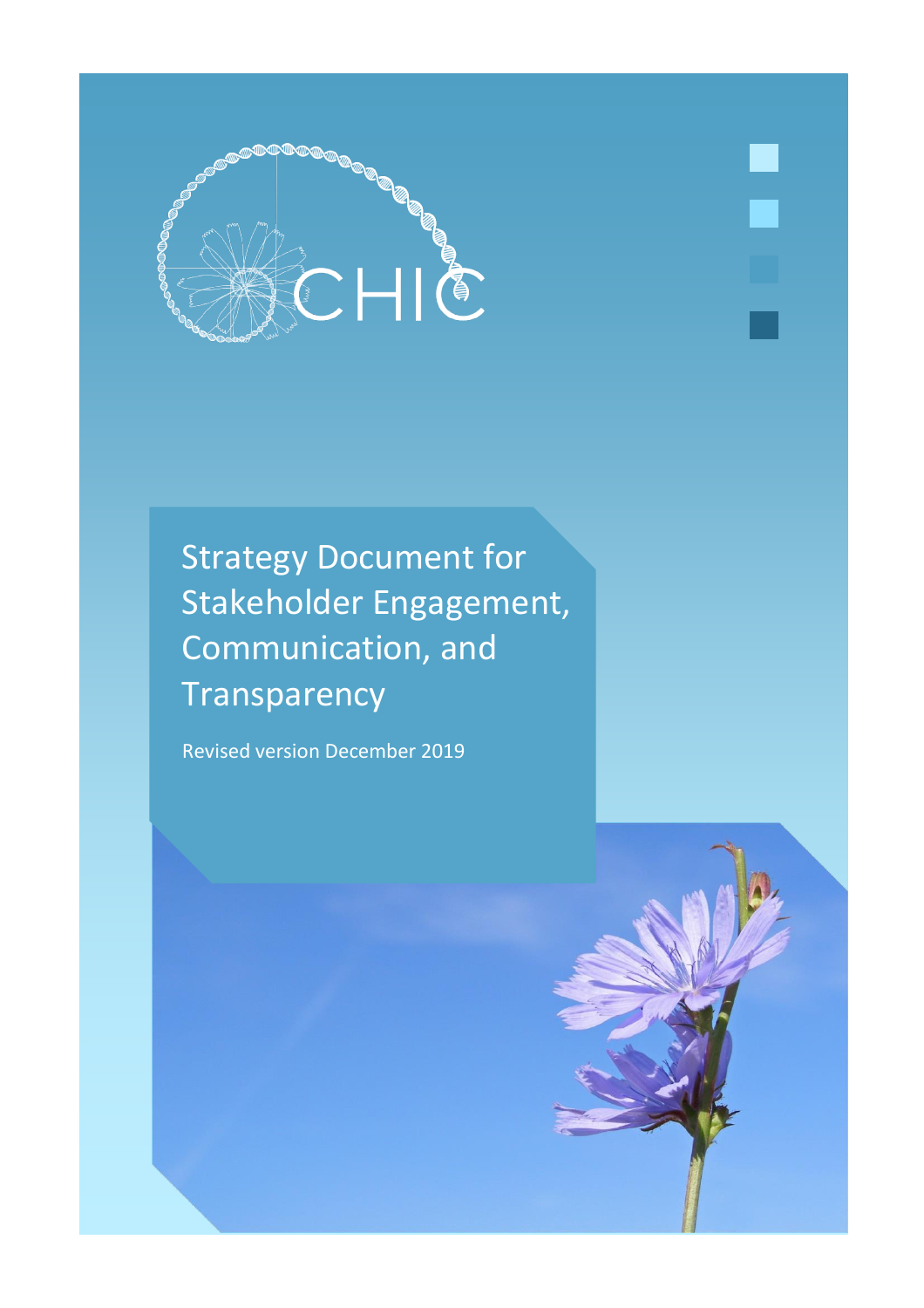

## **Document info**

| Project number                | 760891 - CHIC                                                                                                                          |
|-------------------------------|----------------------------------------------------------------------------------------------------------------------------------------|
| Funding scheme                | Collaborative Project (RIA)                                                                                                            |
| Work programme                | H2020-NMBP-BIOTEC-07-2017: New Plant Breeding Techniques (NPBT) in<br>molecular farming: Multipurpose crops for industrial bioproducts |
| Deliverable number            | $\overline{\phantom{a}}$                                                                                                               |
| Deliverable title             | $\overline{\phantom{a}}$                                                                                                               |
| Dissemination level           | Public                                                                                                                                 |
| Due date                      |                                                                                                                                        |
| Actual submission date        |                                                                                                                                        |
| Project start date            | January 1st, 2018                                                                                                                      |
| Duration                      | 54 months                                                                                                                              |
| Work package concerned        | 6                                                                                                                                      |
| Concerned work package leader | Armin Spök                                                                                                                             |
| <b>Nature</b>                 |                                                                                                                                        |
| Authors                       | Armin Spök, Christian Dayé, Karin Metzlaff, Macarena Sanz                                                                              |
| Contributor                   |                                                                                                                                        |
| <b>Reviewers</b>              |                                                                                                                                        |

# **Document history**

| Date    | Author                                     | Action      | <b>Status</b>                     |
|---------|--------------------------------------------|-------------|-----------------------------------|
| 04/2018 | Armin Spök                                 |             | Draft                             |
| 06/2018 | Armin Spök                                 | Revision    | Revised draft<br>circulated in WP |
| 08/2018 | Armin Spök, Macarena Sanz, Karin Metzlaff  | Revision    | <b>Revised Draft</b>              |
| 03/2019 | Christian Dayé                             | Final edits | Final version                     |
| 12/2019 | Christian Dayé, Karin Metzlaff, Armin Spök | Revision    | Revised version                   |

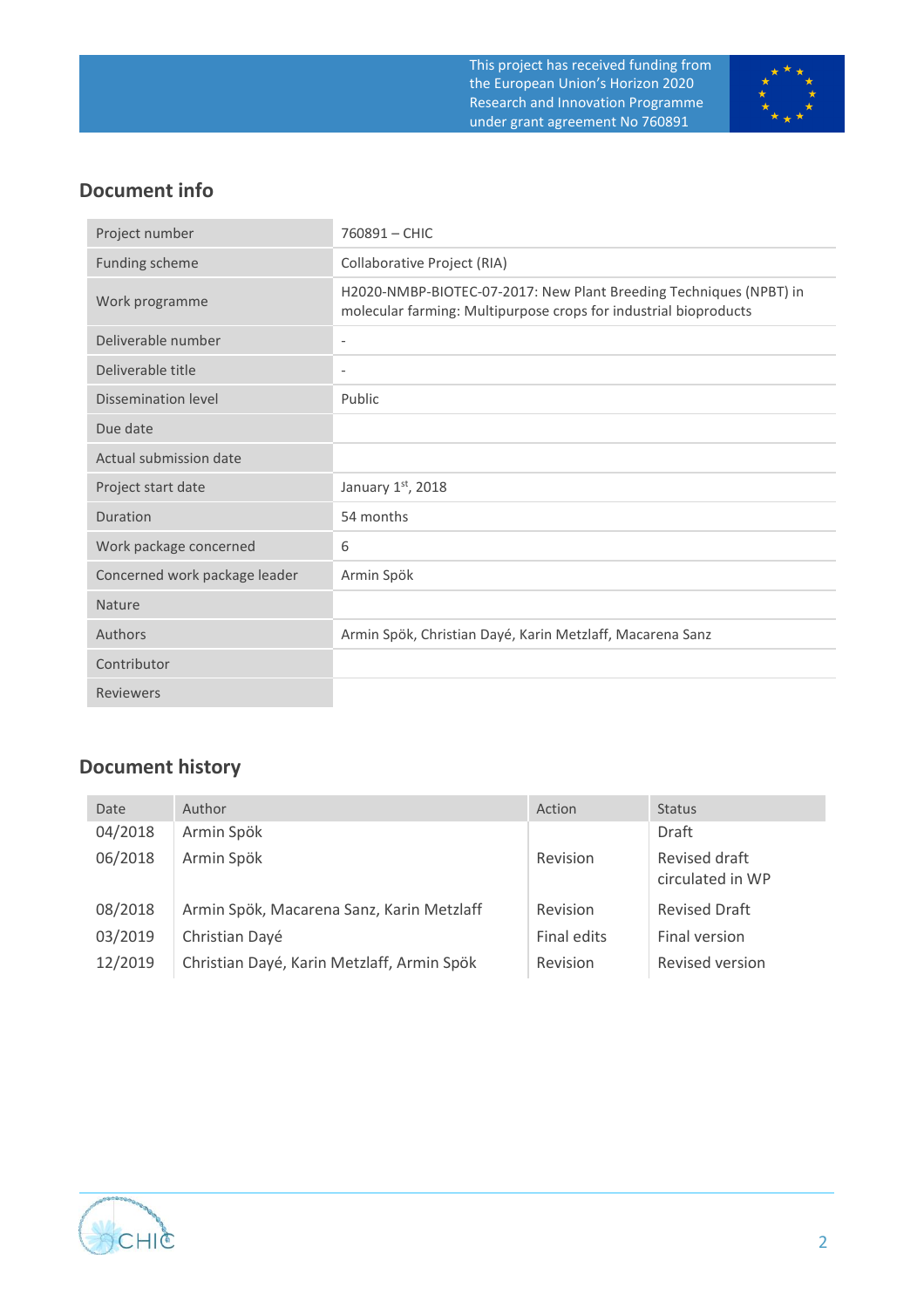

## **Contents**

| $\mathbf{2}$   |  |
|----------------|--|
|                |  |
|                |  |
|                |  |
|                |  |
|                |  |
| 3 <sup>1</sup> |  |
| 4              |  |
| $5 -$          |  |
| 6              |  |

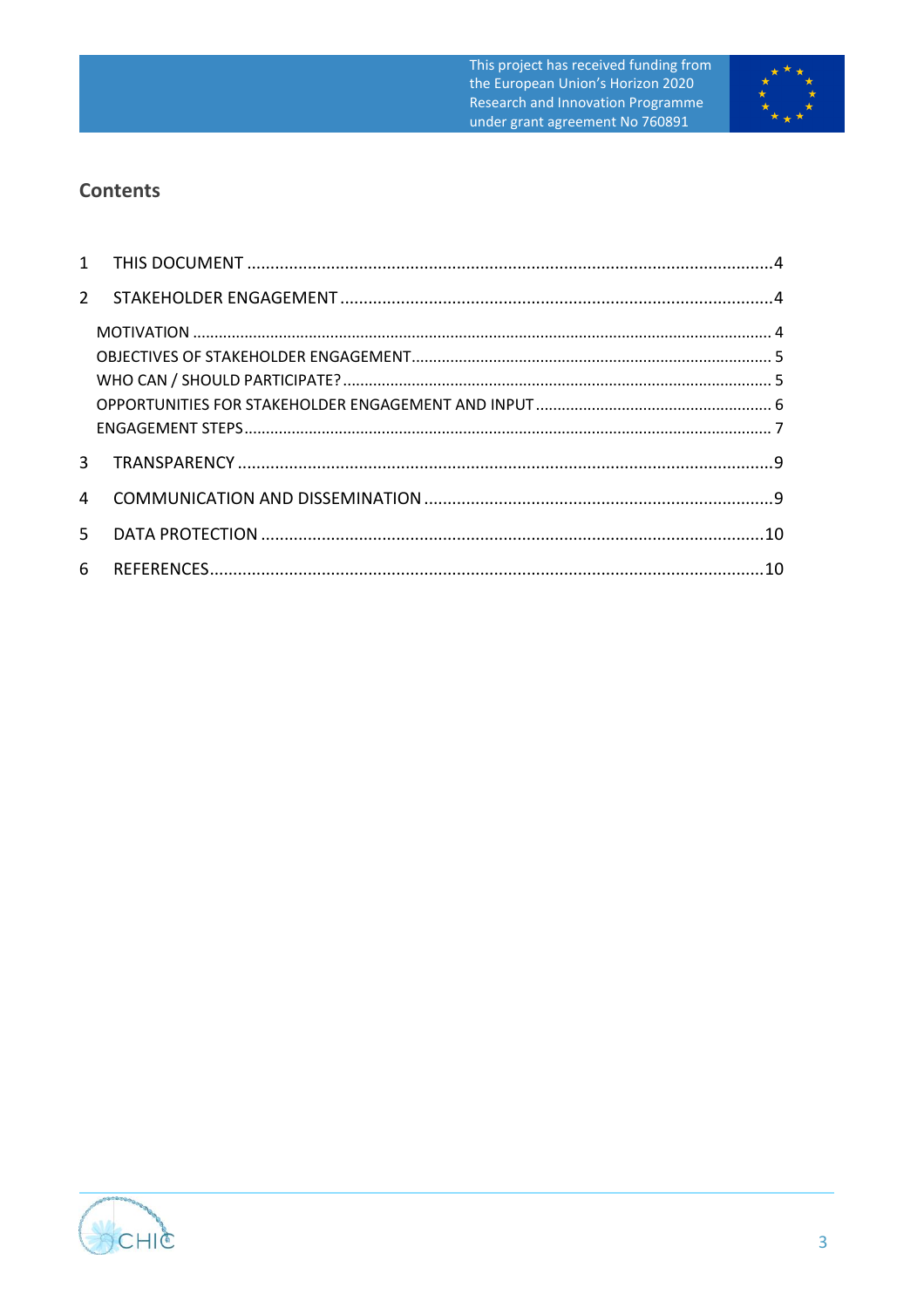

### <span id="page-3-0"></span>**1 THIS DOCUMENT**

This document describes the objectives, overall approach and activities for stakeholder engagement, communication and transparency in the EU funded research and innovation project CHIC (Chicory as a multipurpose crop for dietary fibre and medicinal terpenes).

Due to its biosynthetic capacity, high yields, and low agronomic requirements, chicory is a very promising but so far underutilised crop plant. It also has a significant potential as a versatile production host in molecular farming, e.g. for the production of additional health-related products with benefits for consumers. Against this backdrop, CHIC aims to develop two different types of improved chicory varieties: varieties for producing dietary fibre with enhanced prebiotic properties and varieties for producing terpenes, other types of healthrelated compounds, which are potential lead molecules for drug development.

Chicory breeding, however, is exceptionally time-consuming. In order to overcome these breeding challenges several new plant breeding techniques (NPBTs) will be used in parallel.

The CHIC consortium brings together 17 partners from 11 European countries and from New Zealand including research institutes, SMEs, an industrial partner, and a non-profit organization. More information on CHIC can be found at [http://chicproject.eu.](http://chicproject.eu/)

## <span id="page-3-1"></span>**2 STAKEHOLDER ENGAGEMENT**

#### <span id="page-3-2"></span>**MOTIVATION**

Stakeholder engagement in research has already been promoted under various EU Framework Programmes and defined in more detail in the FP7 Programme (Jolibert & Wesselink, 2012). In Horizon 2020 stakeholder engagement was given more prominence with public engagement being designated as one of six key elements in "Responsible research and innovation" (RRI). RRI is a concept which anticipates and assesses potential implications and societal expectations with regard to research and innovation, with the aim to foster the design of inclusive and sustainable research and innovation. RRI is a crosscutting characteristic of Horizon 2020 projects (https://ec.europa.eu/programmes/horizon2020/en/h2020-section/responsible-researchinnovation). In this context stakeholder engagement is conceptualised as a "*transparent, interactive process by which societal actors and innovators become mutually responsive to each other with a view on the (ethical) acceptability, sustainability and societal desirability of the innovation process and its marketable products (in order to allow a proper embedding of scientific and technological advances in our society)*" (von Schomberg 2013: 19).

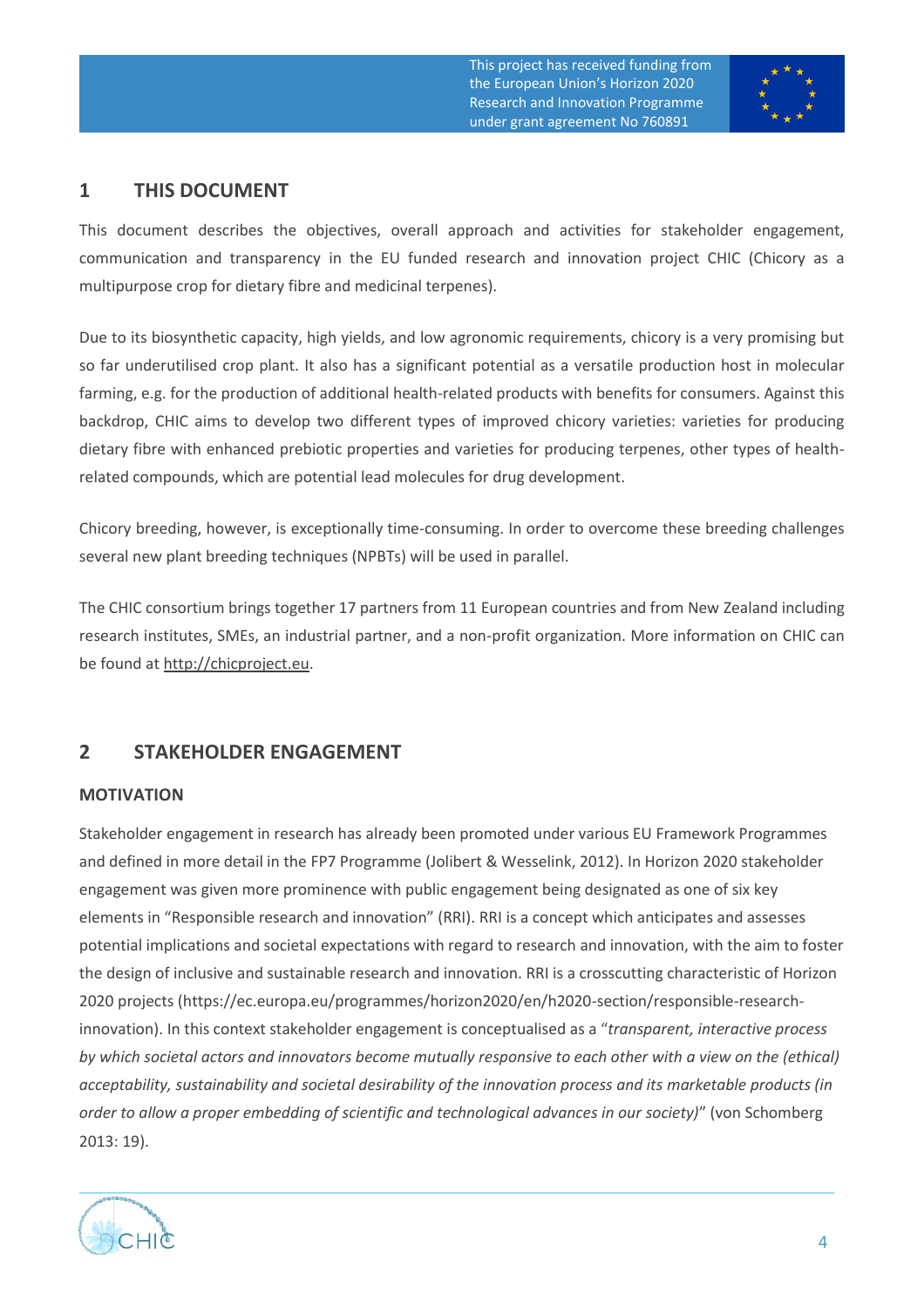

#### <span id="page-4-0"></span>**OBJECTIVES OF STAKEHOLDER ENGAGEMENT**

The overall objective of CHIC stakeholder engagement is to achieve a more responsible innovation process. To this purpose, several activities are proposed:

- − Analysis of stakeholder views on different NPBT chicory varieties developed by CHIC and of possible production scenarios
- − Identification of possibly facilitating and hindering factors for NPBT chicory varieties
- − Identification of management options to better harness the benefits and mitigate possible negative impacts
- − Advice which scenarios are more in line with societal needs and how to better address possible concerns

In order to accomplish these activities stakeholder engagement activities are planned throughout the entire project duration of CHIC.

#### <span id="page-4-1"></span>**WHO CAN / SHOULD PARTICIPATE?**

CHIC aims at involving key stakeholder groups including representatives of industry (e.g. plant breeding companies), agriculture, academia (research organisations), end user groups (e.g. consumer organisations), and civil society organisation (e.g. environmental protection organisations).

Given that the main growing areas for field cultivation of chicory in Europe are located in Belgium, France, and the Netherlands, CHIC is targeting in particular stakeholders from these regions, with additions of interested stakeholders at the European level.

As CHIC can be considered a model case of inclusive plant breeding innovation using NPBTs the project will also be of interest to stakeholders from other regions and other type of organisations.

Stakeholders interested to participate in one or more steps of the project are invited to contact Armin Spök and Christian Dayé (Work Package for stakeholder engagement) at [consultations-sts@tugraz.at.](mailto:consultations-sts@tugraz.at)

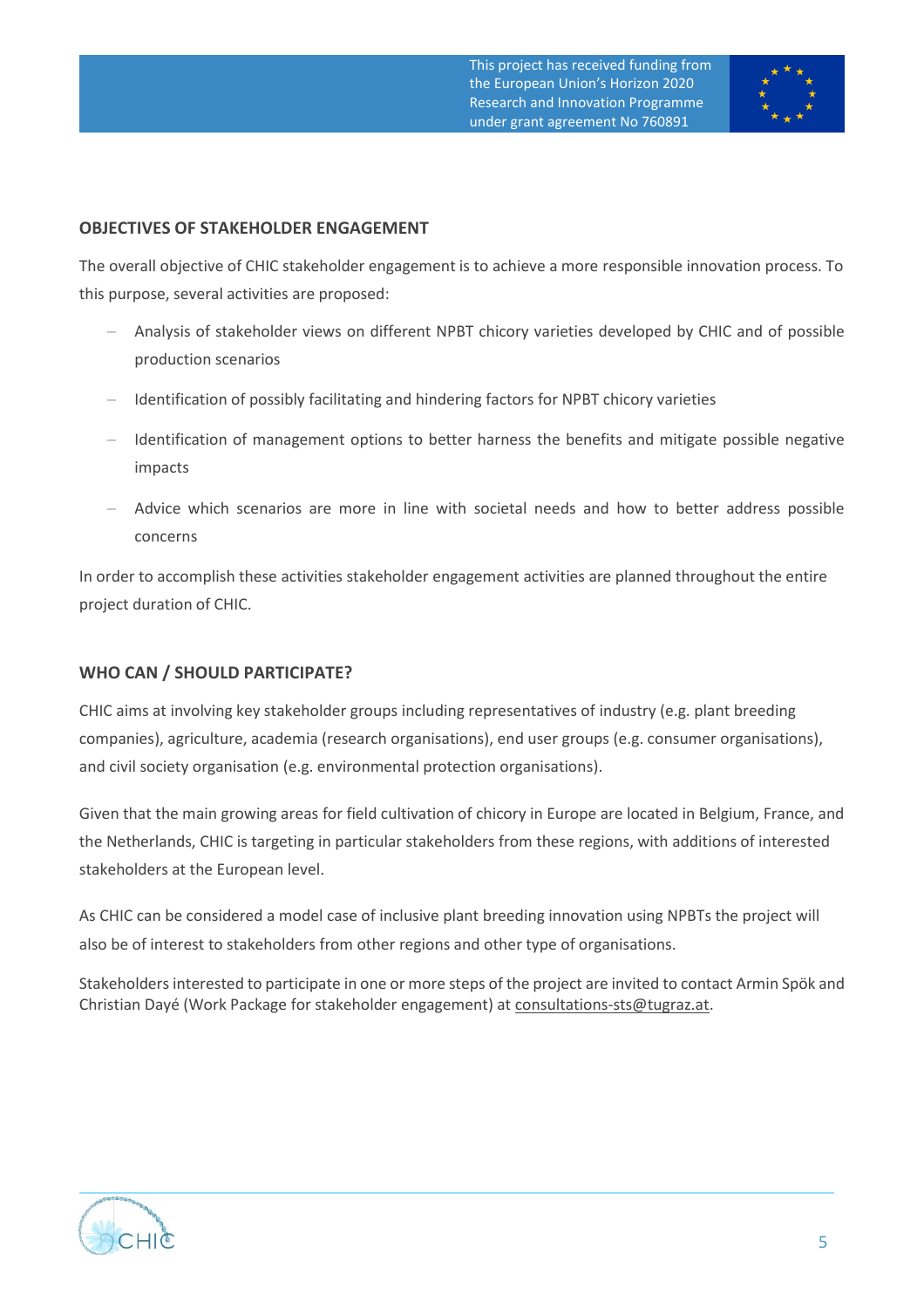

#### <span id="page-5-0"></span>**OPPORTUNITIES FOR STAKEHOLDER ENGAGEMENT AND INPUT**

#### STAKEHOLDER ADVISORY GROUP

The Stakeholder Advisory Group (SAG) is a small group active during the entire project period. It provides advice (i) on the research progress, (ii) on fine-tuning of research tasks—particularly as changes in legal context and national policies on novel breeding techniques can be expected for the next years, and (iii) on planning steps and draft results before and in between stakeholder consultations, and (iv) it will be involved in the Multi-Criteria Assessment described below. The SAG supports the liaising with other stakeholders, the dissemination, and the uptake of project results

The SAG is composed of 2-4 representatives of each of the four subgroups: industry, (including plant breeders, food and non-food businesses), agriculture (e.g. growers, farmer organisations), academia (research organisations), end user groups (e.g. consumer organisations), and civil society organisations (e.g. environmental organisations). The SAG meets in the context of consortium meetings and participates in the EU level stakeholder consultations.

SAG members are invited by the project consortium.

#### INTERVIEWS

A second opportunity for stakeholder engagement exists in the social scientific research into the factors that might have an impact—positive or negative—on the acceptability of the chicory plants and products developed within CHIC. Activities in this regard apply a variety of research methods, including in-depth interviews with selected experts and stakeholders across the chicory value chain, a historical case study on the first attempts in the 1990s to carry out field tests of GM chicory in Europe, and various other steps. This analysis will inform the development of scenarios (see next section) and identify differences and similarities in the three national contexts.

#### STAKEHOLDER CONSULTATIONS

Based on this knowledge, a third important measure of stakeholder engagement in CHIC project are stakeholder consultations (SHCs). SHCs will take place at three different levels, each involving different groups of stakeholders. National SHCs will take place in each of the important chicory growing countries, i.e. in Belgium, France, and the Netherlands. Focusing on business perspectives, they will bring together actors from across the value chain. The National SHCs will be followed by a Regional SHC. This regional consultation will focus on risks. It will therefore invite stakeholders from various interest groups and NGOs (including environmental and consumer organizations) as well as national Competent Authorities for GE plants. Finally,

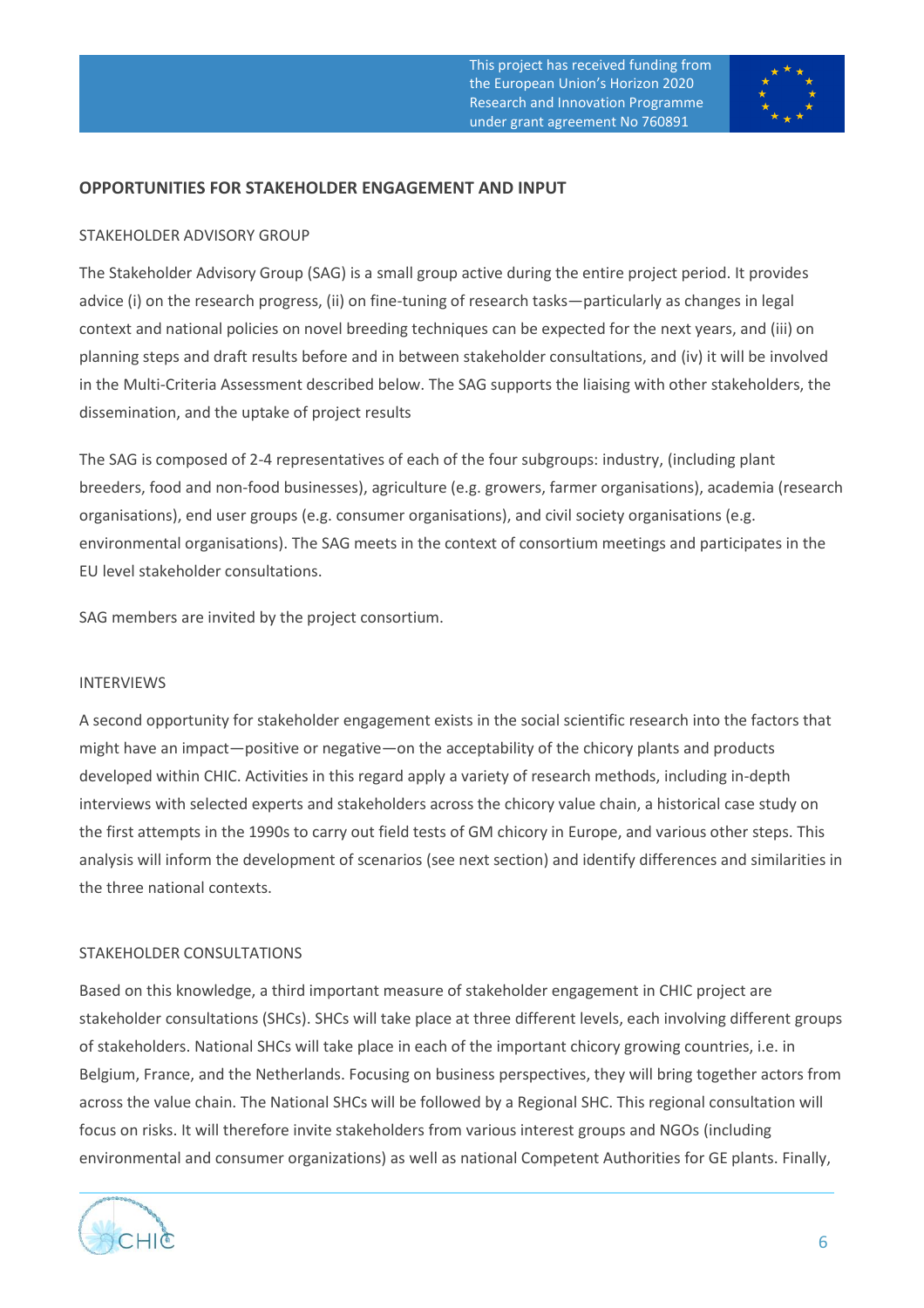

two consecutive EU-level SHCs will bring together participants of the previous consultation rounds, and also involve other perspectives as well as EU-level stakeholder representatives.

For each SHC discussion materials will be circulated beforehand. The consultation itself will be held in a workshop setting. A draft Consultation report documenting the SHC results will be circulated to participants. Stakeholder comments received in writing will be responded to in writing by project partners. The role of these consultations is described in the section "Stakeholder Engagement Steps".

#### <span id="page-6-0"></span>**ENGAGEMENT STEPS**

The engagement process comprises eight subsequent steps:

- **Step 1 Interviews:** A series of interviews is carried out with stakeholders. The interviews are part of a historical case study on the field tests with GM chicory plants that have been planned in the early 1990s. The objective of this study is to identify the expectations of those promoting these tests and the obstacles that they encountered in this process. This step will inform the ensuing research on the social acceptability of genetically engineered chicory as well as the further process of stakeholder engagement. Interview will also be used to complement the consultations in Step3 and 4.
- **Step 2 Scenarios:** Draft alternative scenarios for commercial production of NPBT chicory will be developed by the CHIC team, based on the different technical and production options investigated. These options include: different product chains—food purpose and health purpose; different breeding techniques; commercial production in the open field (inulin, terpenes) or greenhouse (terpenes). Another relevant factor is the EU regulatory regime for novel breeding techniques used in CHIC. When the project was designed it was expected by most observers that some of the novel breeding techniques will be exempted from EU harmonised GMO legislation. Since July 2018 it is clear that all of them have to be legally considered GMO. However, since there is strong pressure from many sides towards regulatory reform in order to exempt certain novel breeding techniques from the EU GMO regulation we will also consider such a hypothetical future regulatory status.
- **Step 3: National Stakeholder Consultations:** The draft scenarios will be discussed in a series of three national Stakeholder Consultations (SHCs) to be held as small workshops in Belgium, France, and the Netherlands. The main aims of these National SHCs will be to (i) familiarise a broader range of stakeholders with the CHIC project and the novel breeding techniques for chicory, (ii) discuss

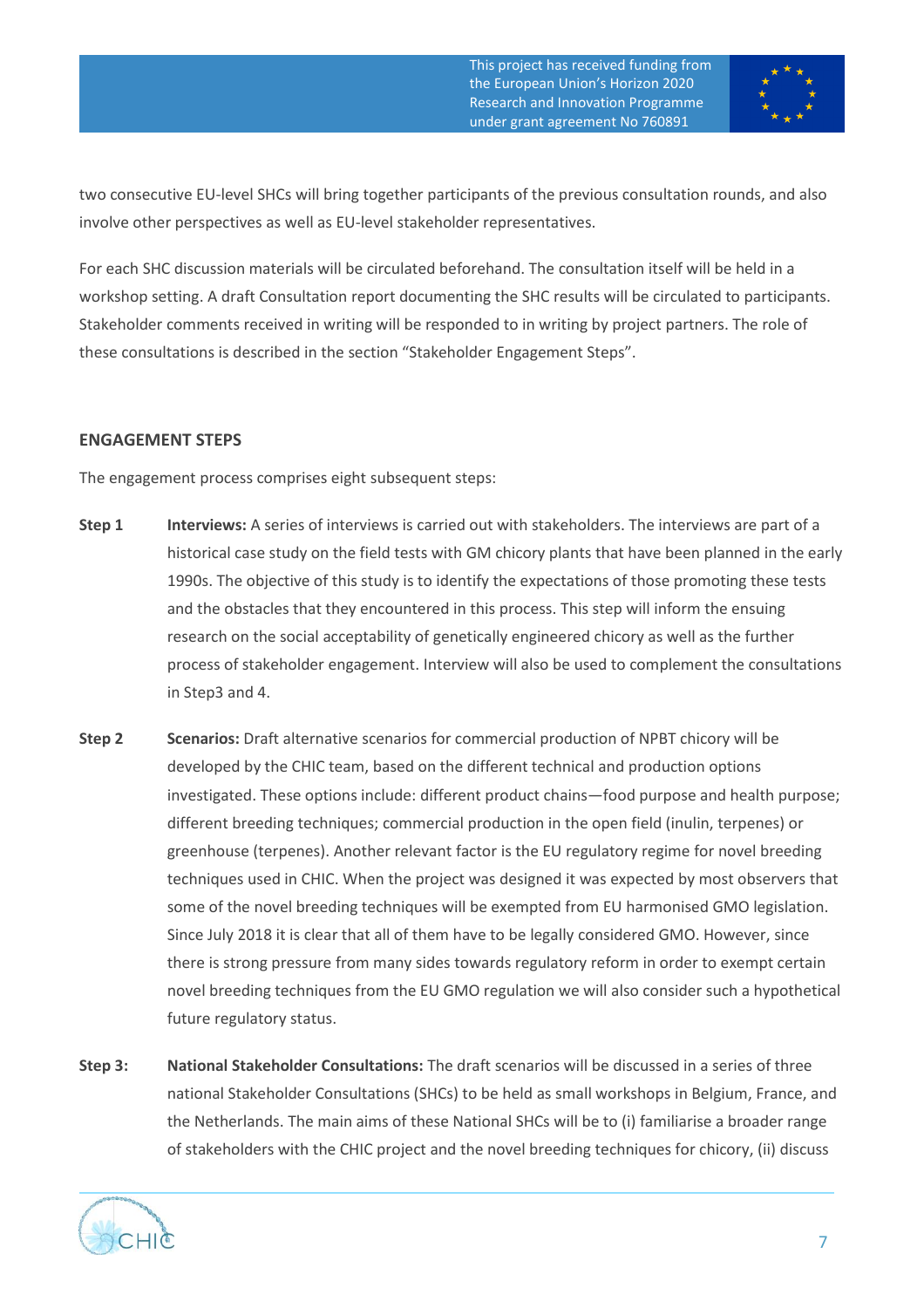

and further develop scenarios for commercial production and use, and (iii) identify potential facilitating and hindering factors for commercial use of GE chicory. The National SHCs will focus on the perspectives of the chicory value chain. Issues brought up by stakeholders will inform, upon proper consideration, the later use of the scenarios in the Multi-Criteria Assessment.

- **Step 4: Regional Stakeholder Consultation:** This SHC will take place in one of the three above mentioned countries and focus on the issues of risk and regulation. The scenarios will be further developed based on the results of a regional SHC. The views and information gathered will be considered when setting up a Multi-Criteria Assessment (MCA) that combines the scenarios developed over the previous steps with mock events to assess their potential impact on the social acceptability of the chicory products which are expected to be available at the final stage of the CHIC project.
- **Step 5: 1 st Round of Multi-Criteria Assessment (MCA):** A first round of data collection is carried out on the social acceptability of different scenarios for commercial production. The MCA will be programmed as an online-questionnaire, and stakeholders will be invited to assess the impact of a variety of mock events on the social acceptability of the CHIC products.
- **Step 6: 1 st EU-level Stakeholder Consultation:** At this first EU-level SHC, the results of the first round of MCA data collection are presented and discussed. Since we aim at inviting stakeholders that participated in the first round of MCA data collection, the discussion will allow for clarifying the rationales behind the quantitative answers and for identifying open questions.
- **Step 7:** 2<sup>nd</sup> Round of Multi-Criteria Assessment (MCA): Based on the insights generated in the previous step, the MCA questionnaire will be revised. Then, a second round of data collection will be conducted. The second consultation will aim at (i) presenting the completed scenarios, (ii) discussing and collecting stakeholder views on the results of first round MCA, (iii) discussing management options to better harness benefits and mitigate anticipated negative impacts.
- **Step 8: 2** 2<sup>nd</sup> **EU-level Stakeholder Consultations:** As with the first, the second EU-level SHC is also used to discuss the results of the precedent wave of MCA data collection. In addition, the SHC participants (including project partners and SAG members) will discuss possible management options to better harness the benefits, to mitigate negative impacts and to overcome any obstacles will be jointly identified by the CHIC partners and the SAG and added to the scenarios.

The results of each step will be summarised in a report.

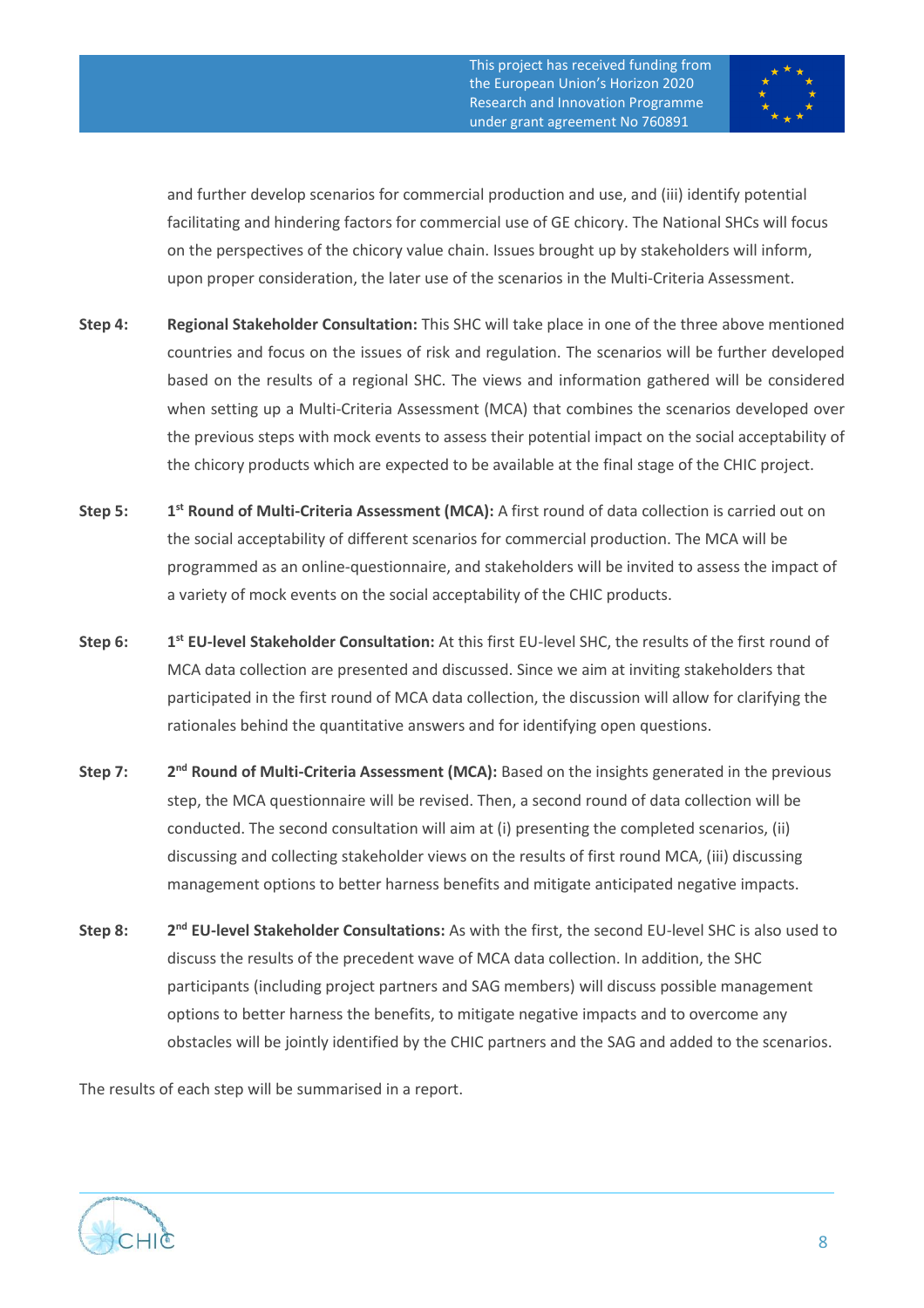

## <span id="page-8-0"></span>**3 TRANSPARENCY**

In order to allow for a high level of transparency and accountability, as recommended by the European Commission (EC 2006), CHIC developed some procedural rules for its stakeholder engagement activities:

CHIC will ensure that all stakeholders potentially relevant to the specific tasks will be invited for participation and/or written comments. In order to facilitate open discussions journalists will not have access to stakeholder workshops.

Some data generated by CHIC industrial partners cannot be shared with stakeholders as they are considered confidential business information. This limitation only applies to certain details on the production scenarios and business plans and does not interfere with the overall stakeholder engagement and transparency aims.

CHIC will produce outlines for planned involvement activities that include the following information:

- − Motivation and aim(s) of the specific involvement activity; description of stakeholders' roles and tasks in the activity (e.g. information/expertise provider, representation of different perspectives, critical reviewers, identification of concerns, making values/worldviews explicit, support decision making etc.).
- Description of the procedure planned to involve stakeholders, including a timeline.
- Stakeholders to be engaged, including a list of potentially relevant groups to be invited.
- Envisaged utilization and further processing of the inputs gained from stakeholders

### <span id="page-8-1"></span>**4 COMMUNICATION AND DISSEMINATION**

The CHIC strategy and actions to disseminate, exploit and protect the foreground generated by the project is summarised in a separate document (Plan for Exploitation and Dissemination of Results, PEDR). The PEDR aims at providing transparency to stakeholders and guidance consortium partners in terms of dissemination and exploitation activities to be carried out in the context of the CHIC project.